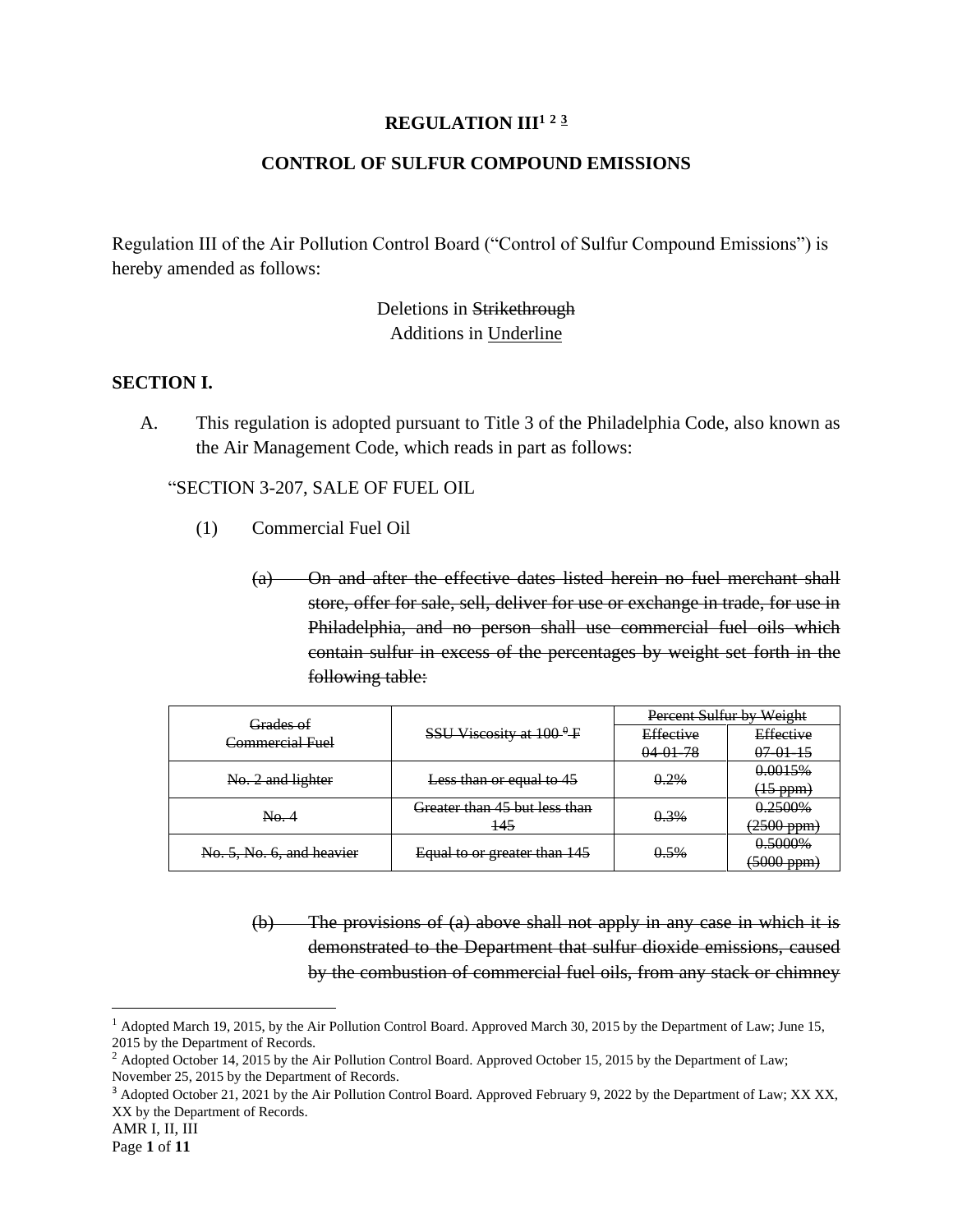into the outdoor atmosphere, can be controlled to levels that, on and after the effective dates listed herein, do not exceed at any time those quantities of sulfur dioxide, expressed in pounds per one (1) million BTU gross heat input, set forth in the following table:

| <del>Grades of</del><br><del>Commercial Fuel</del> | SSU Viscosity at $100^9$ F                      | Permissible SO <sub>2</sub> Emissions<br>(Pounds of $SO_2$ per Million<br><b>BTU Fuel Gross Heat Input)</b> |                             |
|----------------------------------------------------|-------------------------------------------------|-------------------------------------------------------------------------------------------------------------|-----------------------------|
|                                                    |                                                 | Effective<br>$04-01-78$                                                                                     | Effective<br>$07 - 01 - 15$ |
| No.4                                               | <del>Greater than 45 but less than</del><br>145 | $0.30$ lb                                                                                                   | $0.26$ lb                   |
| No. 5. No. 6. and heavier                          | Equal to or greater than 145                    | 0.521b                                                                                                      | $0.52$ lb                   |

- (a) No person may use or burn No. 2 or lighter grade of commercial fuel oil (SSU Viscosity at  $100^{\circ}$  F  $\leq$  45) containing sulfur by weight in excess of .0015% (15 ppm). No person, including any fuel merchant, may deliver, exchange in trade, or sell No. 2 or lighter grade of commercial fuel oil containing sulfur by weight in excess of .0015% (15 ppm) to be burned or used in Philadelphia.
- (b) No person may use or burn No. 4 or heavier grade of commercial fuel oil (SSU Viscosity at  $100^{\circ}$  F > 45). No person, including any fuel merchant, may deliver, exchange in trade, or sell No. 4 or heavier grade of commercial fuel oil to be burned or used in Philadelphia.
- (c) Notwithstanding the requirements of subsections (a) and (b) above, No. 2 grade commercial fuel oil that was stored by the ultimate consumer at its Facility prior to July 1, 2015, and that met the applicable maximum allowable sulfur content for commercial fuel oil through June 30, 2015 at the time it was stored, 2015, and that has a sulfur content by weight not in excess of .2000% (2000 ppm); No. 4 grade commercial fuel oil (SSU Viscosity at  $100^{\circ}$  F > 45, but <145) that was stored by the ultimate consumer at its Facility prior to April 1, 2020, and that has a sulfur content by weight not in excess of .2500% (2500 ppm); and No. 5 grade or heavier commercial fuel oil (SSU Viscosity at  $100^{\circ}$  F  $\geq$  145) that was stored by the ultimate consumer at its Facility prior to April 1, 2020, and that has a sulfur content by weight not in excess of .5000% (5000 ppm), may be used by the ultimate consumer at its Facility on and after July 1, 2015, Facility, provided that all of the following shall apply: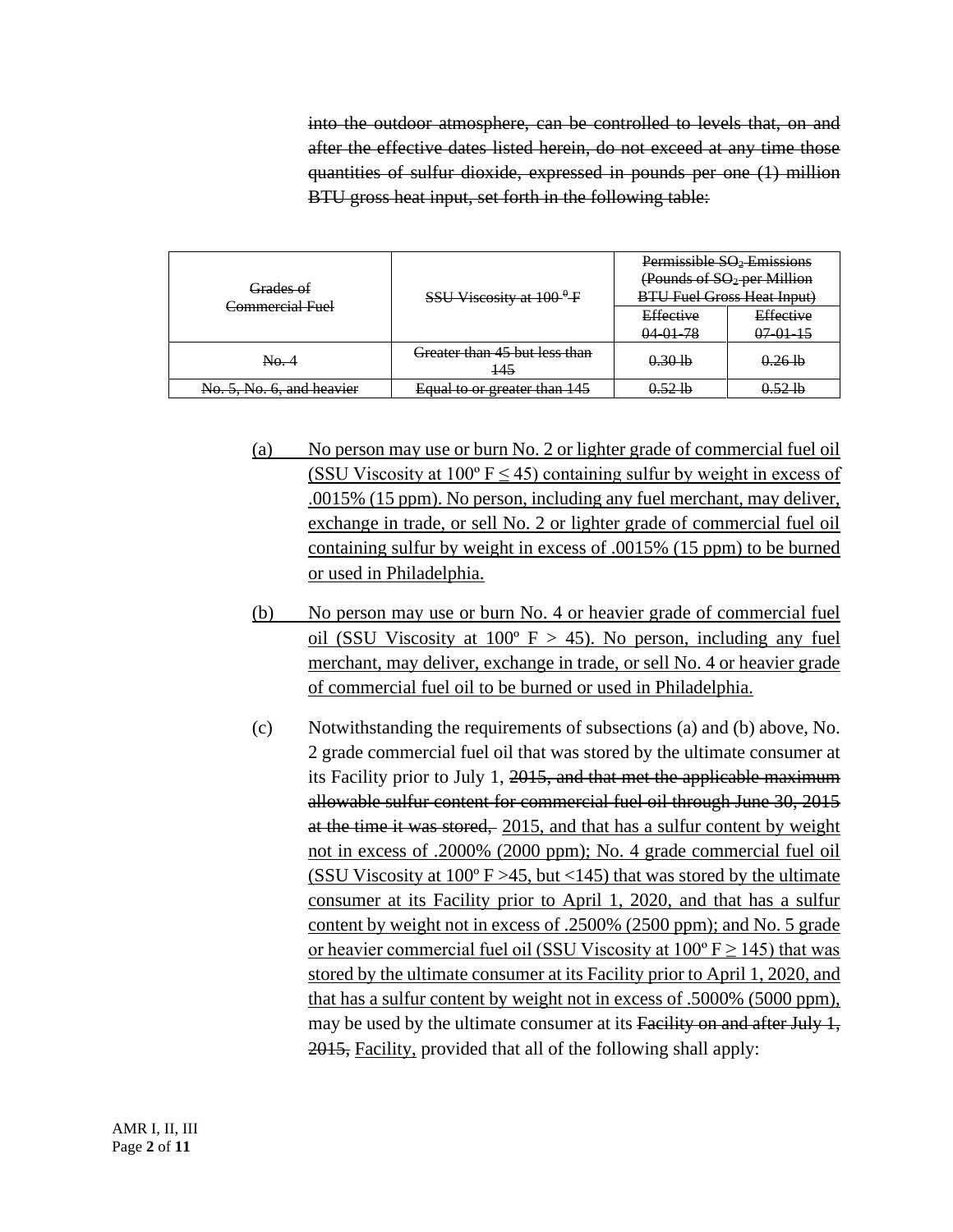- (.1) Any such ultimate consumer demonstrates to the Department, by means of written records (including but not limited to documentation from fuel suppliers), that any No. 2 grade commercial fuel oil delivered to the Facility after April 1, 2015 met the sulfur content standard effective July 1, 2015 under this Section 3-207 set forth at subsection (a), above, and that no No. 4 grade or heavier commercial fuel oil has been delivered to the Facility after March 31, 2020, which records shall be maintained until July 1, 2016, or until such time as the consumer no longer relies on the exemption in subsection 3-207(c) or (d), whichever is later; for as long as the user relies on this exemption;
- (.2) Any such fuel oil may only be used at the Facility where such fuel oil was delivered and stored on or before June 30, 2015 (for No. 2 grade commercial fuel oil) or March 31, 2020 (for No. 4 or heavier grade commercial fuel oil); and
- (.3) Any such fuel oil that is not compliant with the standards for sulfur content imposed by this Section effective July 1, 2015 shall be consumed, brought into compliance, or otherwise eliminated from use no later than July 1, 2020. Any such fuel oil shall be consumed, brought into compliance, or otherwise eliminated from use no later than July 1, 2020 (for No. 2 grade commercial fuel oil) and no later than July 1, 2024 (for No. 4 or heavier grade commercial fuel oil).
- (d) Notwithstanding subsections (b) and (c) above, any public utility, as defined by Section 102 of the Pennsylvania Public Utility Code, 66 Pa.C.S. §102, and certificated by the Pennsylvania Public Utility Commission pursuant to 66 Pa. C.S. § 1101, et seq., authorizing it to offer, render, furnish, or supply steam to or for the public for compensation, shall be permitted to take delivery to a Facility owned by such public utility (and a vendor shall be permitted to sell or deliver), for use only at a Facility owned by the same public utility, of No. 4 or heavier grade of commercial fuel oil (SSU viscosity at  $100^{\circ}$  F  $> 45$ ) through December 31, 2022.

(e)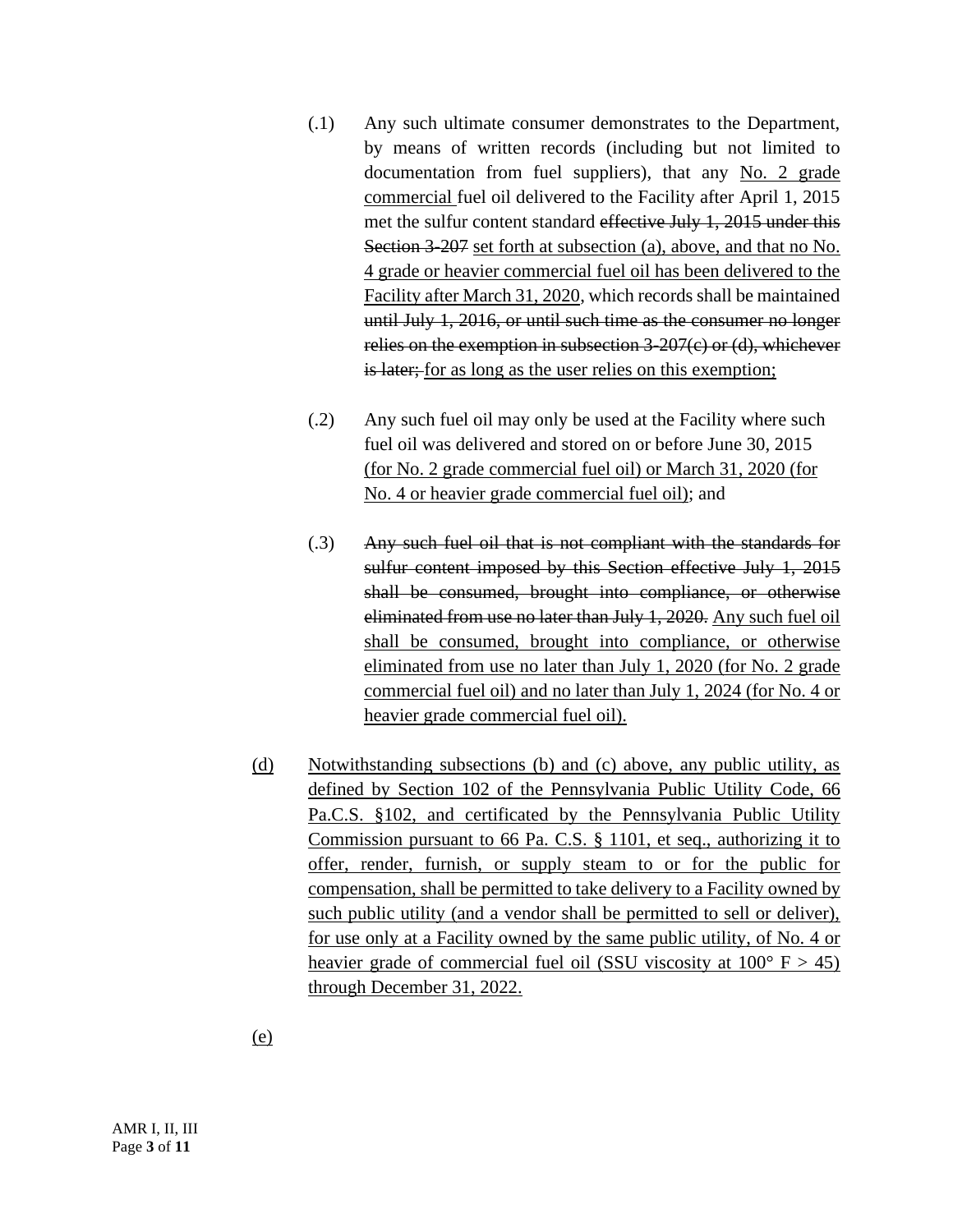- (.1) Notwithstanding subsection  $\left(\frac{e}{x-3}\right)$  (c)(.3), above, the Department shall have the authority to extend the exemption provided for in subsection  $3-207(e)$  (c) on a case by case basis through December 31, 2025, 2025 (for No. 2 grade commercial fuel oil) and through December 31, 2029 (for No. 4 or heavier grade commercial fuel oil), or such later time as the Department deems appropriate. The Department shall grant or deny an extension request within sixty (60) days and shall base any decision on such a request on the following factors:
	- $(a)$  (.a) The quantity and sulfur content of such fuel oil at the time of the request for the extension;
	- $\left(\frac{b}{c}\right)$  (.b) The quantity and sulfur content of such stored fuel as of July 1, 2015, unless the user demonstrates to the satisfaction of the department that the user could not reasonably obtain such information;
	- (c) Confirmation that the user of such fuel oil has acquired for storage at its Facility only fuels meeting the standards set forth in Section 3-207 since July 1, 2015;
	- $(d)$  (.c) The expected impact to the public health and the environment of granting or denying the extension;
	- $(e)$  (d) The economic impact to the user of granting or denying the extension (excluding the incremental cost of new fuel meeting the standard set forth in Section 3- 207); and
	- (f) (.e) Such other information as may be relevant.
- (.2) The Department's decision to deny an extension shall be reviewed in the same manner as any order, requirement, decision or determination rendered pursuant to the air pollution control program established pursuant to Section 3-401, including the denial or revocation of any license or permit.
- (.3) In addition to its authority under subsection  $3-207(1)(d)(.1)$ , 3- $207(1)(e)(.1)$ , the Department may establish by regulation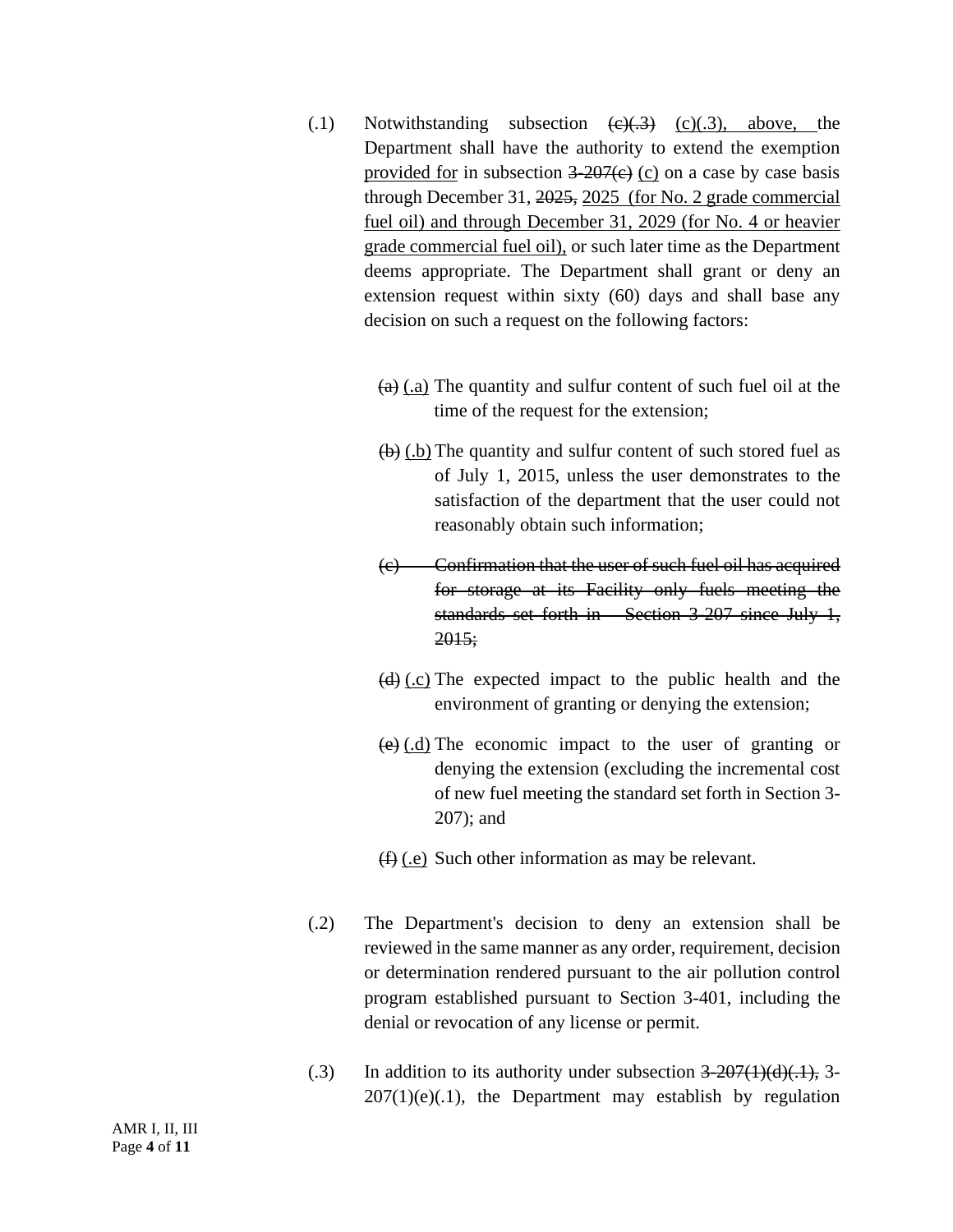standards for continued use of fuel oil subject to the exemption in subsection 3-207(c) after June 30, 2015.

- (d)  $(f)$  The exemption in subsection 3-207(c) shall not apply to fuel oil merchants or distributors.
- (e) (g) The reselling of fuel oil subject to the exemption in subsection  $3-207(c)$ for use in the City shall be prohibited.
- (h) Notwithstanding the requirements of subsection (b) above, No. 4 or heavier grade commercial fuel oil (SSU Viscosity at  $100^{\circ}$  F  $> 45$ ) may be produced and stored in Philadelphia so long as it is not burned or used in Philadelphia. The sale of No. 4 or heavier grade commercial fuel oil (SSU Viscosity at  $100^{\circ}$  F > 45) for use outside of Philadelphia is allowed.
- (2) Non-Commercial Fuel
	- (a) No person shall cause, suffer, allow or permit sulfur dioxide, caused by the combustion of non- commercial fuel or the combustion of noncommercial and commercial fuel mixtures, to be discharged from any stack or chimney into the outdoor atmosphere in excess of the following limits, expressed as ppm by volume adjusted to twelve (12) percent carbon dioxide by volume, or equivalent method approved by the Department:

Annual Average 250 ppm

Maximum Monthly Average 310 ppm

- (b) Where a single manufacturing facility contains multiple stacks or chimneys for discharge of flue gases from burning non-commercial fuels or non-commercial and commercial fuel mixtures, the emissions from any single stack may exceed the SO2 concentration limits given in (2)(a) provided that it can be satisfactorily demonstrated to the Department that:
	- (.1) The emission rate of sulfur dioxide from non-commercial fuel combustion on a total weight basis for the facility will not exceed that allowed by (2)(a); and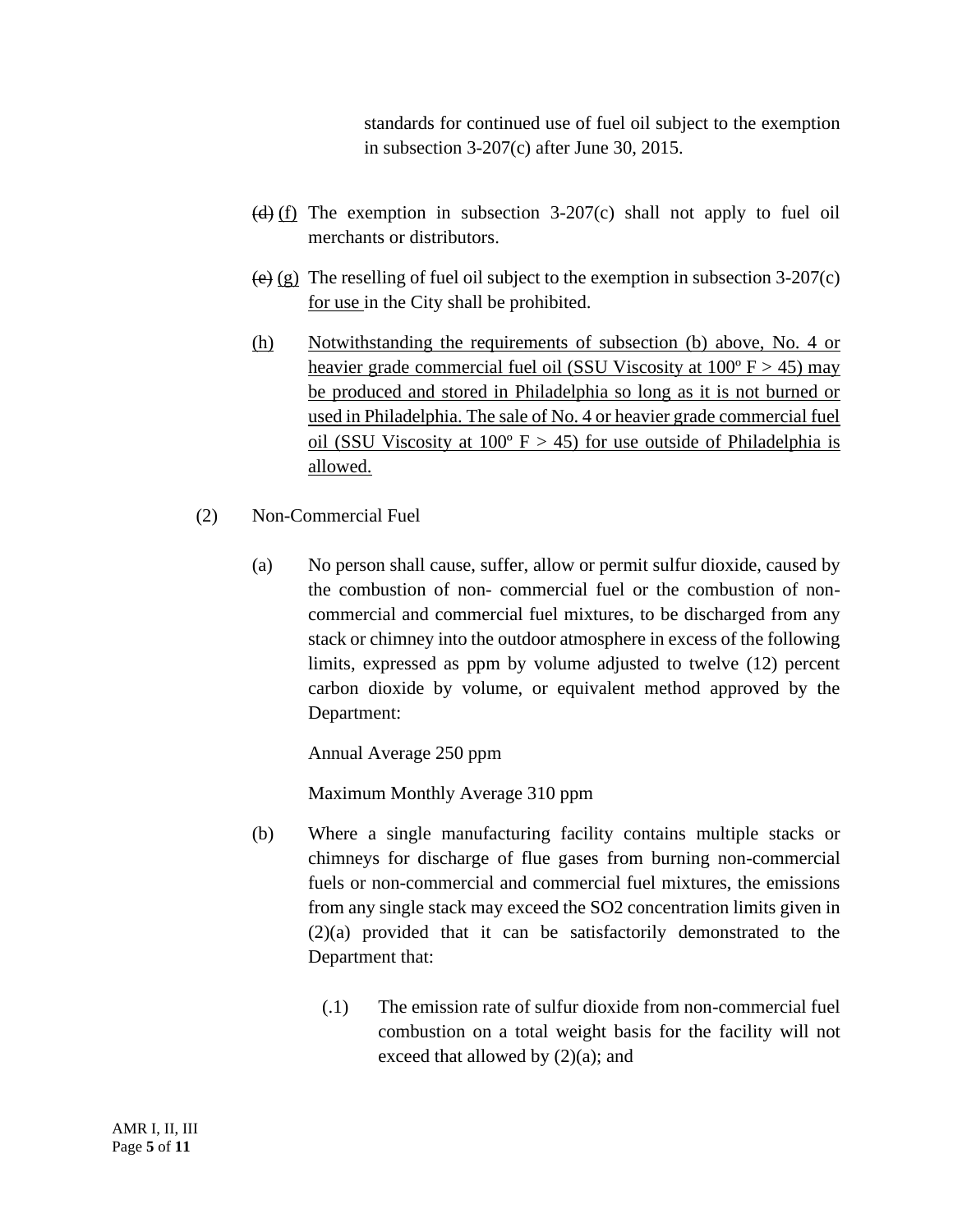- (.2) The ground level concentrations of sulfur dioxide at any point in the neighborhood, area, or region caused by the combustion of all non- commercial fuel at the facility shall not exceed those concentrations that would result from compliance with  $(2)(a)$ ; and
- (.3) The concentration of SO2 emitted from any such stack does not exceed any limit imposed by regulations of the State of Pennsylvania or the U.S. Environmental Protection Agency, and
- (.4) Compliance with (2)(b) shall not prevent the achievement or maintenance of any national air quality standard for SO2 established by the Environmental Protection Agency.
- (c) Any person responsible for the discharge of SO2 caused by the combustion of non-commercial fuel or the combustion of noncommercial and commercial fuel mixtures from any stack or chimney as provided for in  $(2)(a)$  and  $(2)(b)$  shall submit a detailed report to the Department at least once every month, providing fuel usage and emissions information sufficiently adequate to determine compliance with this Section."

\* \* \*

"SECTION 3-302, POWER AND DUTIES OF THE AIR POLLUTION CONTROL BOARD

The Air Pollution Control Board shall have the following powers and duties:

- (1) To promulgate regulations implementing this Title, preventing degradation of air quality, preventing air pollution, eliminating air pollution nuisances and, limiting, controlling, or prohibiting the emission of air contaminants to the atmosphere from any source. Such regulations may include, but are not limited to, the following:
	- (a) the concentration, volume, weight, and other characteristics of emissions of air contaminants to the atmosphere, the circumstances under which such emissions are permitted and the degree of control of emissions of air contaminants required;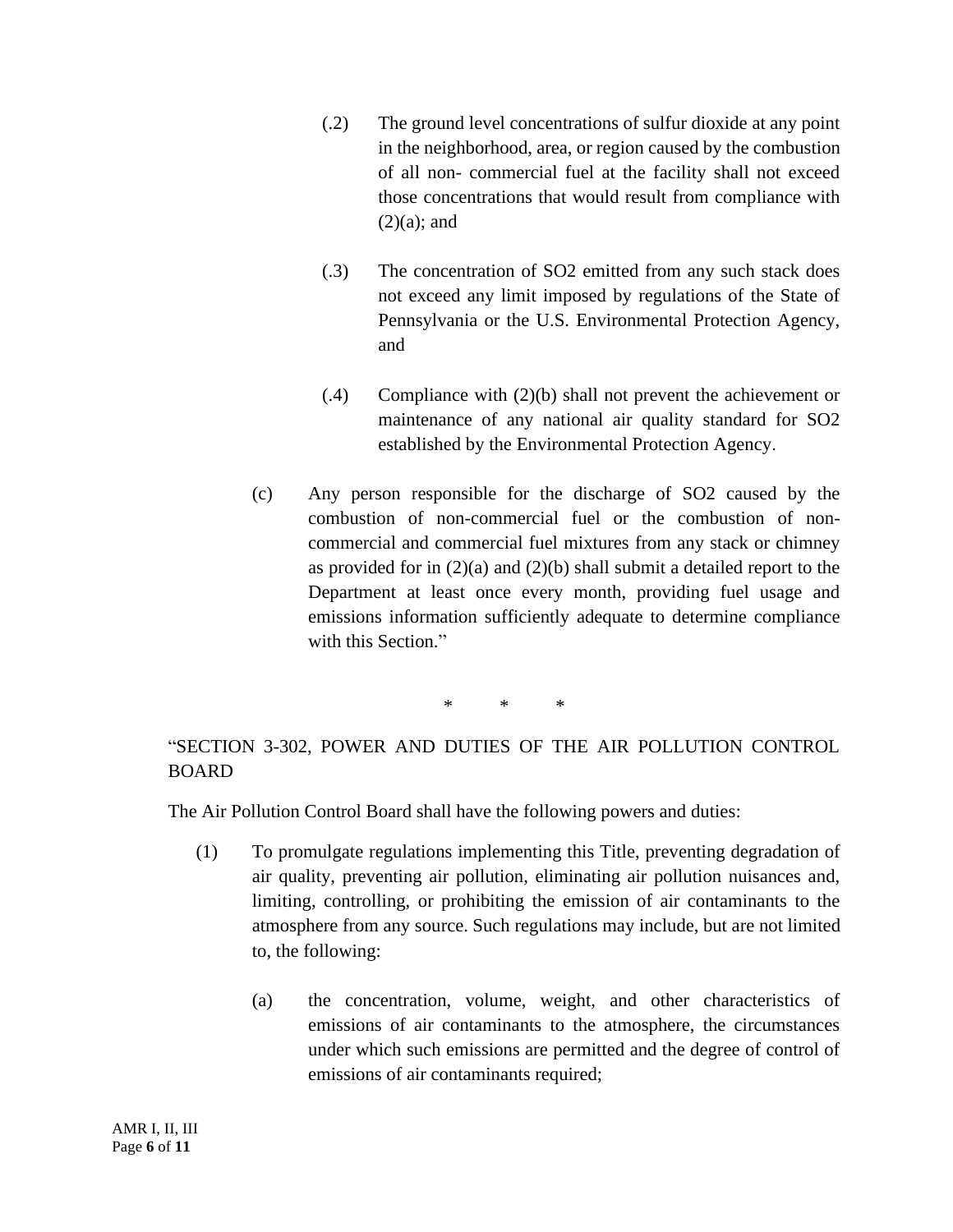- (b) the emission of air contaminants to the atmosphere and related actions which are prohibited;
- (c) the types and kinds of control measures and actions, equipment, storage and handling facilities, process and systems, including specifications and/or performance requirements, which may be required to control emissions of air contaminants to the atmosphere;
- (d) the characteristics of fuels and wastes which may be combusted in the city, insofar as such characteristics may affect the emissions of air contaminants to the atmosphere."

This Regulation controls, and/or prohibits, the discharge or escape of oxides of sulfur compounds to the atmosphere and controls and/or prohibits, the sulfur content of fuels burned in the City of Philadelphia. All available measures shall be taken to prevent the emission of oxides of sulfur to the atmosphere, but in no event shall the measures employed be less effective than those in the following sections.

# **SECTION II. CONTROL OF SULFUR COMPOUND EMISSIONS**

- A. No person shall cause or permit a specific source or process to emit sulfur oxides, calculated as sulfur dioxide (SO2), in excess of an average 0.4 ppm (volume) for any 5 minute period when measured at ground level.
- B. Except as provided in Section III, no person shall cause or permit a specific source or process to emit sulfur oxides in excess of 0.05 percent by volume. This requirement may not be met by diluting or diffusing exhaust gases.
- C. Compliance with this Regulation shall be determined by standard methods established by the Department which may include, but are not limited to, sampling, analysis, and stoichiometric calculations.

In addition, the Department will establish continuous emission monitoring and minimum data availability requirements for sulfur oxide sources. After the Department provides notice of these requirements, the person responsible for a specific sulfur oxide emission shall install, operate, and maintain an approved continuous emission monitoring system and shall submit monitoring result reports as required by the Department.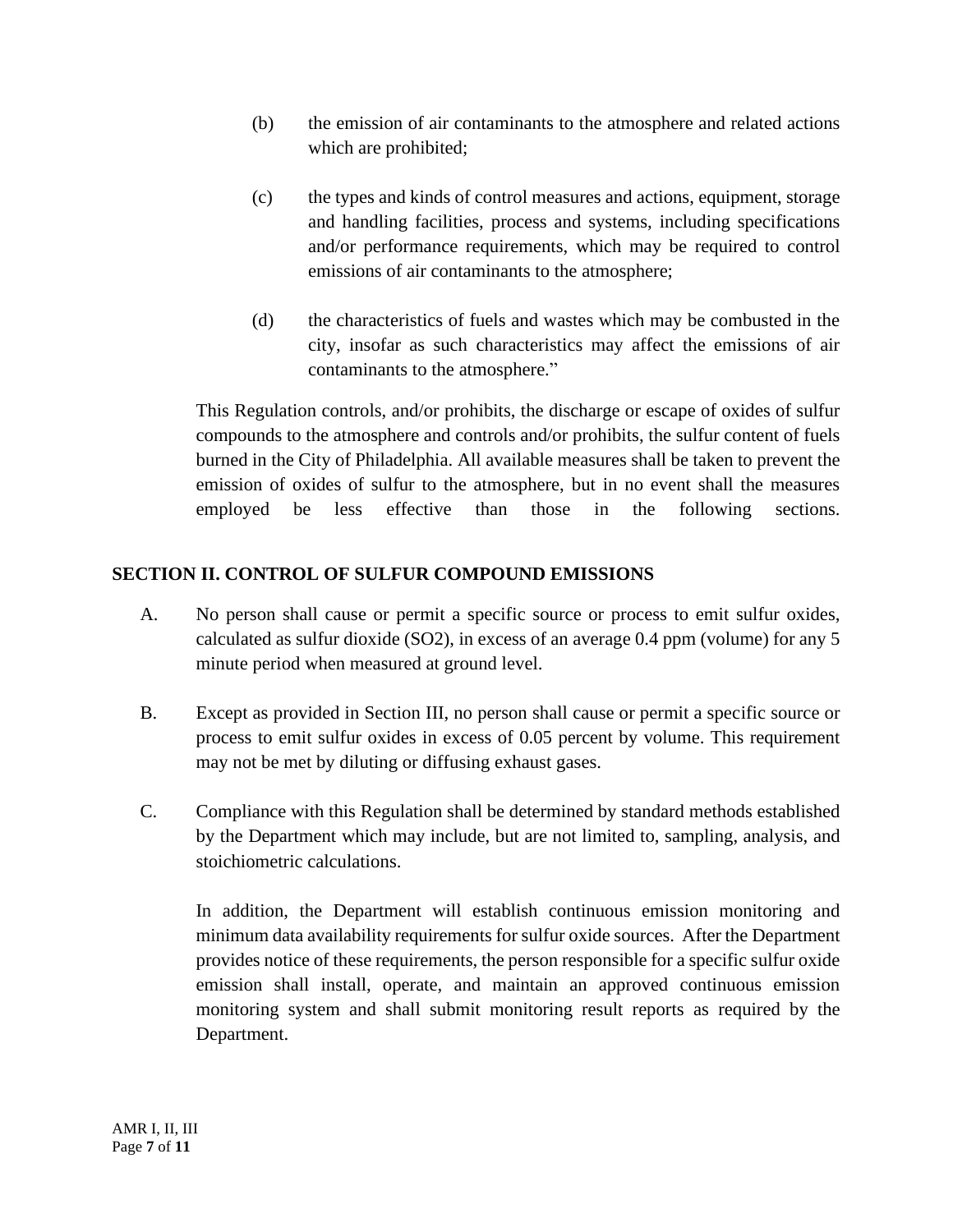## **SECTION III. CONTROL OF SULFUR IN FUELS**

- A. No person may store, offer for sale, sell, deliver for use, or trade exchange for use in Philadelphia, and no person may burn any fuels in Philadelphia where the sulfur content exceeds the following:
	- 1. Fuel Oil shall not exceed the content limits of Section 3-207 of the Air Management Code except as provided in Air Management Code Section 3-  $207(1)(e)$  (d) Sections 3-207(1)(c) – 3-207(1)(f) and Subsection Subsections III.D. and III.E. of this Regulation.
	- 2. Coal shall not exceed 0.3 percent by weight.
	- 3. Subject to compliance with Subsection III.B. hereof, any person responsible for any existing oil-fired or gas-fired industrial boiler installation containing combustion units with individual rated capacities of less than 250 million BTU per hour gross heat input, originally designed for and capable of burning coal, may petition the Department for approval to convert to coal as an alternate or supplemental fuel. The application must meet the following limitations, in place of the Subsection III.A.2. limitations:

The sulfur oxides emission, calculated as sulfur dioxide (SO2), shall not exceed a maximum daily average of 0.5 pounds per million BTU gross heat input from any combustion unit at any time.

In this Subsection, the term "industrial boiler installation" means any stationary steam-generating installation, consisting of one or more fuel combustion units, located within a manufacturing or chemical processing facility and operated to supply heat, process steam and/or power to the facility.

B. At installations where, pursuant to the Subsection III.A.1. and A.3. provisions hereof, equipment or methods, including the use of supplemental low-sulfur fuels, are used to reduce emissions from burning fuels with a higher sulfur content than that specified in Subsection A hereof, the equipment or method must be approved by the Department and the person responsible for the installation shall install, operate, and maintain an approved continuous emission monitoring system, provide adequate fuel-use recordkeeping, and submit reports as the Department requires. In addition, the person responsible for the installation shall maintain an alternate fuel supply that complies with the sulfur content limits in Subsection III.A. hereof, as determined by the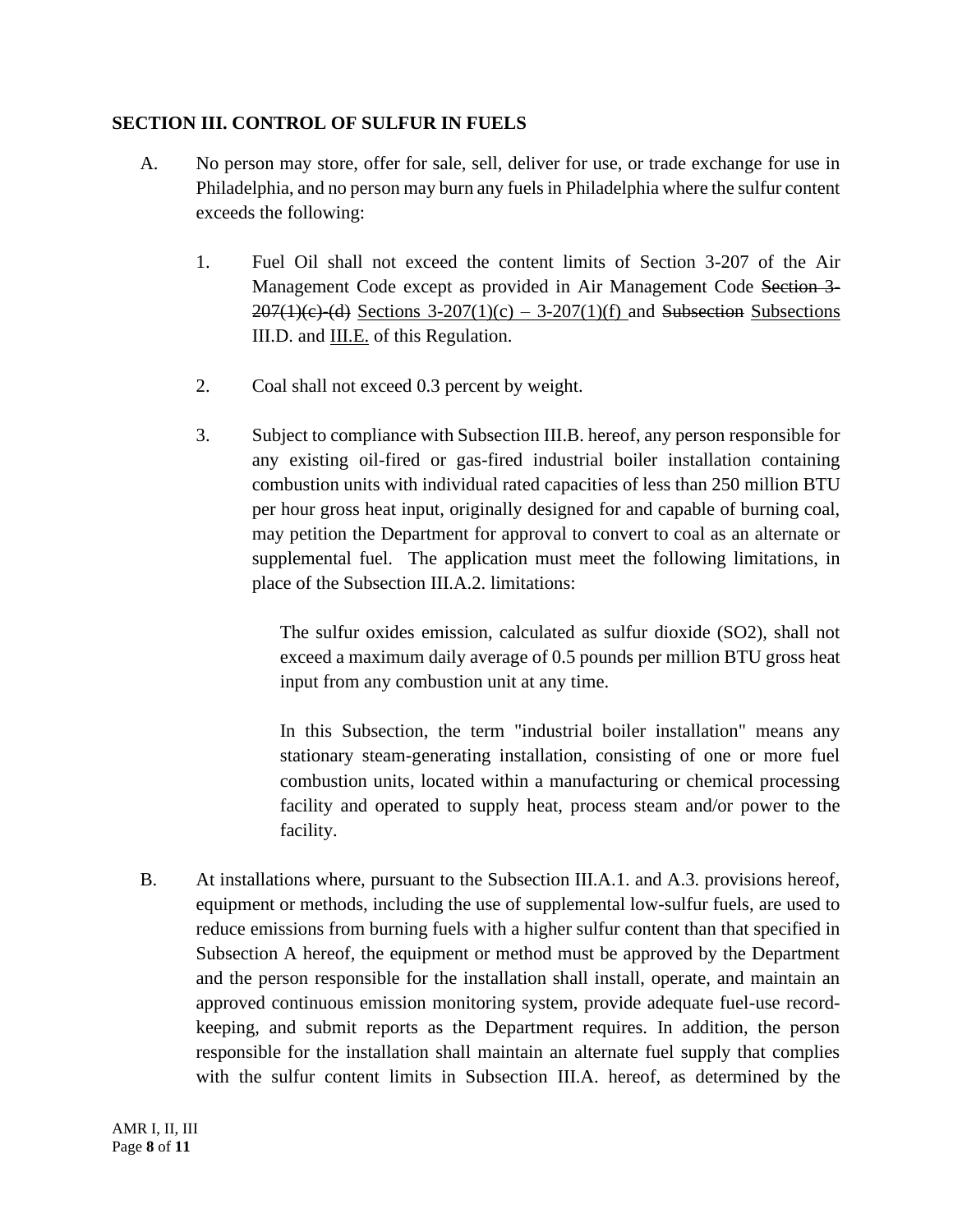Department to be adequate for standby in case of equipment breakdown or other emergency condition.

- C. When low sulfur fuel delivery is, or is about to be, interrupted because of unavailability, accident, or other emergency conditions, the Department may authorize an alternative fuel supply use, involving the least adverse air quality impact, for no more than 30 days. The Department may authorize longer use periods, of up to 120 days, only after review and recommendation by the Air Pollution Control Board for each extended time period. Factors to be considered shall include: alternate complying fuels' availability, sulfur dioxide (SO2) stack gas removal equipment availability, and the anticipated effect on air quality in the neighborhood, area, and region. The Air Pollution Control Board, after a hearing, shall have the right to adjust, revoke, rescind, and make any changes or modifications to any authorizations if a change in low sulfur fuel availability or other factors discussed in this Subsection occurs.
- D. Extension of usage exemption for No. 2 grade commercial fuel oil beyond July 1, 2020:
	- 1. Pursuant to Air Management Code Section  $3-207(1)(d)(.1)$  (1)(d)(.3), Sections  $3-207(1)(e)(.1) - 3-207(1)(e)(.3)$ , users of No. 2 grade commercial fuel may apply, in writing, to the Department for permission to continue to burn existing stocks of non-compliant No. 2 grade fuel oil at a particular Facility beyond July 1, 2020. Such application shall be made on a form prescribed by the Department and shall include:
		- a. The identity of the tanks at the Facility storing the non-compliant No. 2 grade commercial fuel oil, the capacity of each tank, the quantity of the non-compliant No. 2 grade commercial fuel oil stored in each tank, and its sulfur content as of July 1, 2015;
		- b. For each tank with a total capacity greater than two thousand (2000) US gallons identified in Subsection III.D.1.a., the quantity, and sulfur content, of the stored non-compliant No. 2 grade commercial fuel oil in each tank for every 12 month period between July 1, 2015, and March 3, 2020;
		- c. Certification that No. 2 fuel oil that was purchased and subsequently stored at the Facility after July 1, 2015 complied, when purchased, with sulfur standards set forth in Air Management Code Section 3-  $207(1)(a)$ ;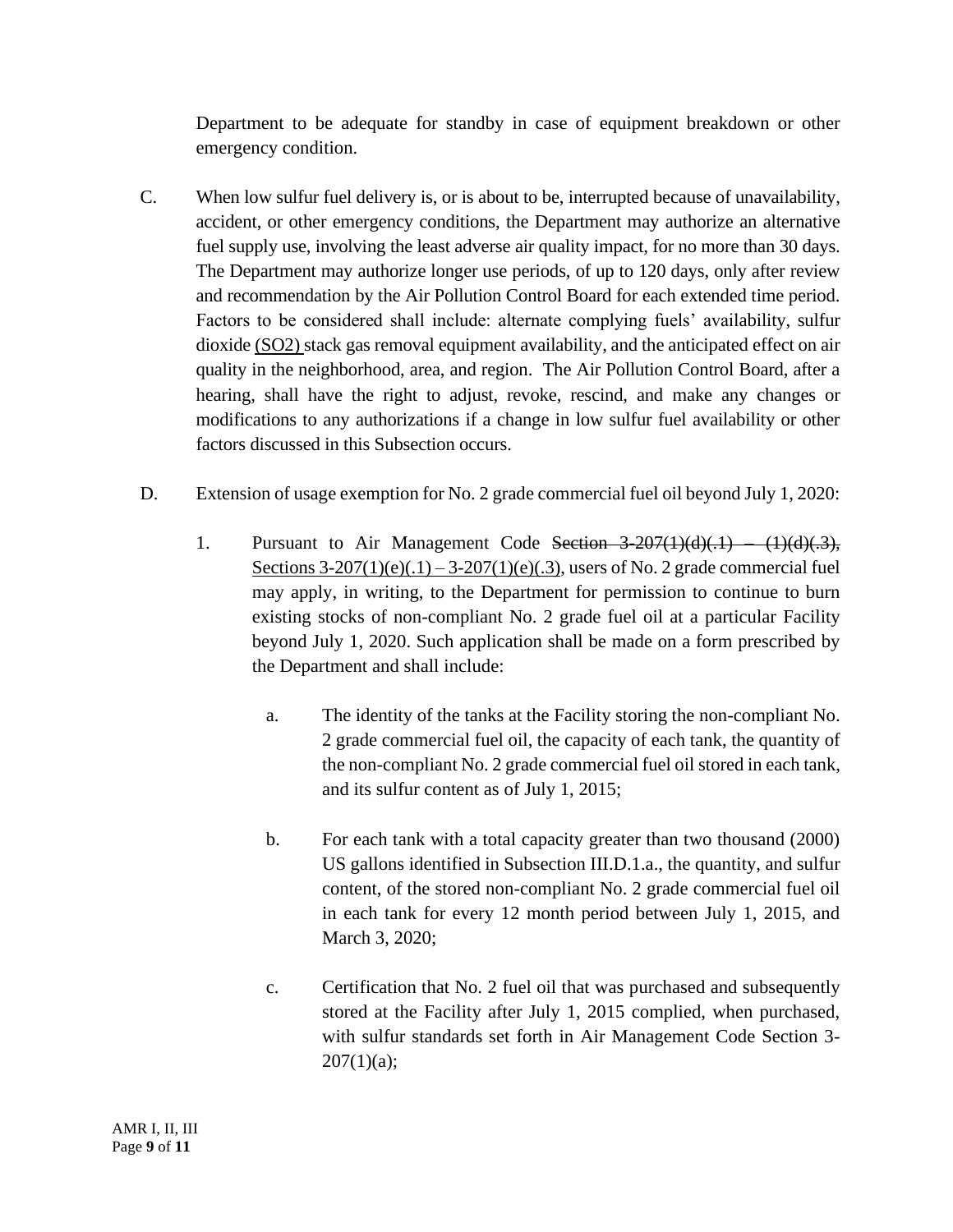- d. Discussion of the impact of burning non-compliant No. 2 grade commercial fuel oil at the Facility beyond July 1, 2020 on public health and the environment, and the anticipated economic impact on the applicant in the event the extension is not granted; and
- e. Any such other information deemed relevant by the Department.
- 2. Applications for the usage exemption provided in Subsection III.D. of this Regulation will be accepted by the Department starting on November 1, 2019. No such applications will be accepted after May 1, 2020. Consistent with Air Management Code Sections  $3-207(1)(e)(.1) - (1)(e)(.3)$ , the Department may revisit and extend these deadlines as it deems appropriate on a case by case basis.
- 3. The sixty (60) day period provided by Air Management Code Section 3-  $207(1)(d)(.1)$  3-207(1)(e)(.1) to review an application submitted pursuant to Subsection III.D. of this Regulation will begin to run only after such application is deemed complete by the Department.
- 4. The time period of the usage exemption extension granted pursuant to Air Management Code Section 3-207 (1)(d)(.1) – (1)(d)(.3) Sections 3-207  $(1)(e)(.1) - (1)(e)(.3)$  and Subsection III.D. of this Regulation will be set by the Department but may not extend beyond December 31, 2025. Consistent with Air Management Code Sections  $3-207(1)(e)(.1) - (1)(e)(.3)$ , the Department may revisit and extend this deadline as it deems appropriate on a case by case basis.
- 5. Any usage exemption extension granted by the Department will terminate on: 1) a) a date set by the Department pursuant to Subsection III.D.4. of this Regulation, or 2) b) the date the No. 2 grade commercial fuel oil at a Facility is found in compliance with the Air Management Code Section 3-207(1)(a) standard, whichever occurs earlier.
- E. Extension of usage exemption for No.4 or heavier grade commercial fuel oil beyond July 1, 2024:
	- 1. Pursuant to Air Management Code Sections  $3-207(1)(e)(.1) 3-207(1)(e)(.3)$ , users of No. 4 or heavier grade commercial fuel may apply, in writing, to the Department for permission to continue to burn existing stocks of No. 4 or heavier grade fuel oil at a particular Facility beyond July 1, 2024. Such